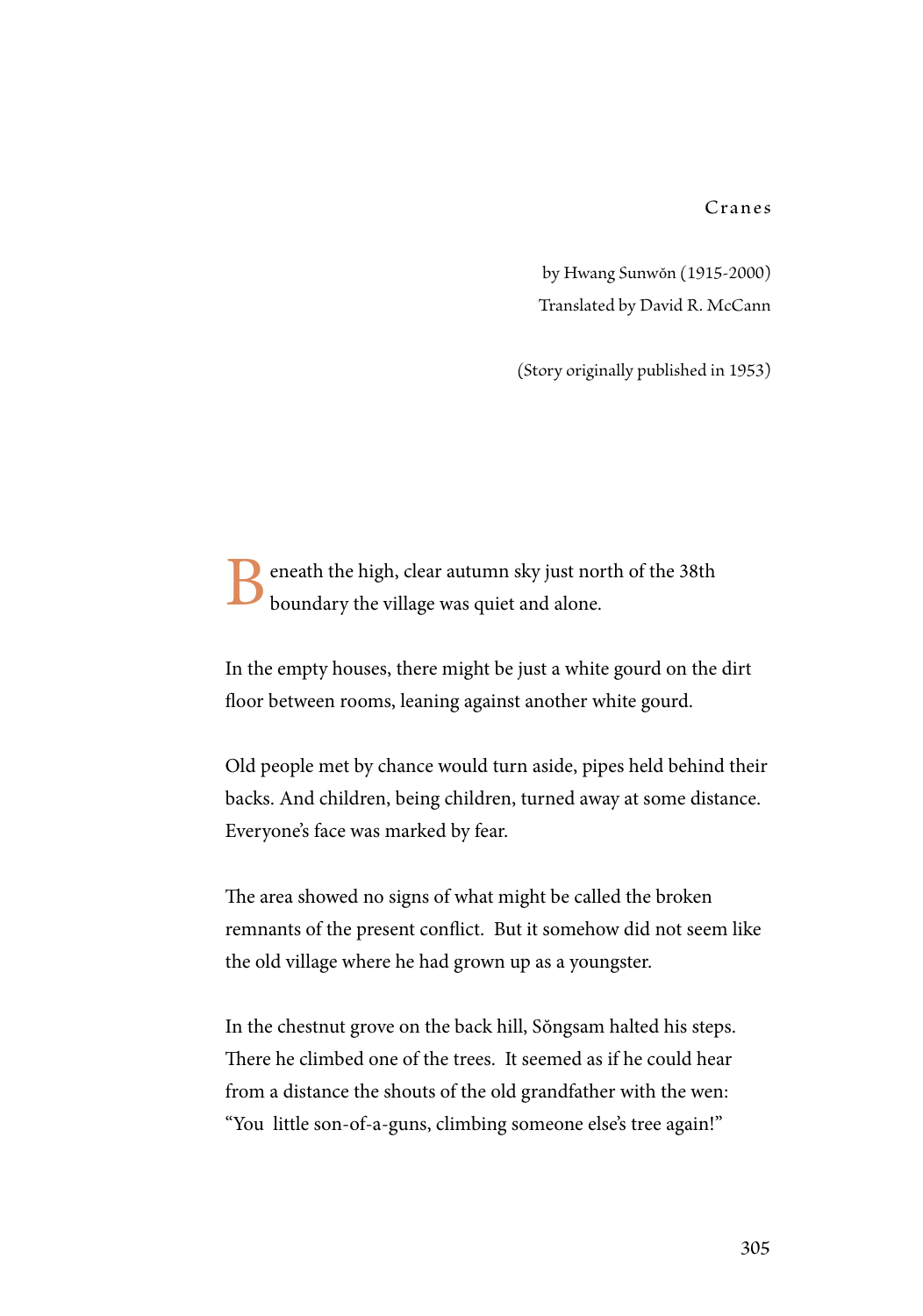The old grandfather with the wen had probably passed away in the time since. He hadn't been among the old people encountered in the area so far.

Holding on to the chestnut tree, for a moment Sŏngsam looked up at the blue autumn sky. Even without the branch being shaken, one of the remaining chestnuts opened, and the nut slipped out, and fell.

As he reached the front of a house, the temporary headquarters for the Public Peace Corps, he saw there was some young fellow tied up in handcuff rope.

It didn't seem to be anyone he had seen before in the village, so he went up close for a look at his face. He was stunned. Wasn't it his closest childhood friend, Tŏkchae?

What was going on, he asked the Public Peace Corpsman who had come over from Ch'ŏnt'ae with him. *Vice chairman of the Farmers Collective Committee, this one was, caught hiding out in his own house.*

Sŏngsam squatted down there on the dirt floor, a lighted cigarette in his mouth.

Tŏkchae was going to be sent off to Ch'ŏngdan. One of the Public Peace Corps members was going to take him.

Lighting a new cigarette from the one he had just finished, Sŏngsam stood up again.

"I'll take this sunnavabitch."

Tŏkchae all this time kept his face turned away and did not even try to look in Sŏngsam's direction.

The two came out of the village.

Sŏngsam smoked one cigarette after another. The cigarettes seemed to have no flavor. He just kept drawing the smoke in deep, and letting it out. After a while, the thought came to him that this Tŏkchae fellow, he might want a cigarette too. He remembered when they were young, how they would make cigarettes out of pumpkin leaves and smoke them behind the wall, so the grown-ups wouldn't know. But how could he offer a cigarette to a guy like this one, today?

## **AZALEA**

*C r a n e s : Hwang Sunwŏn*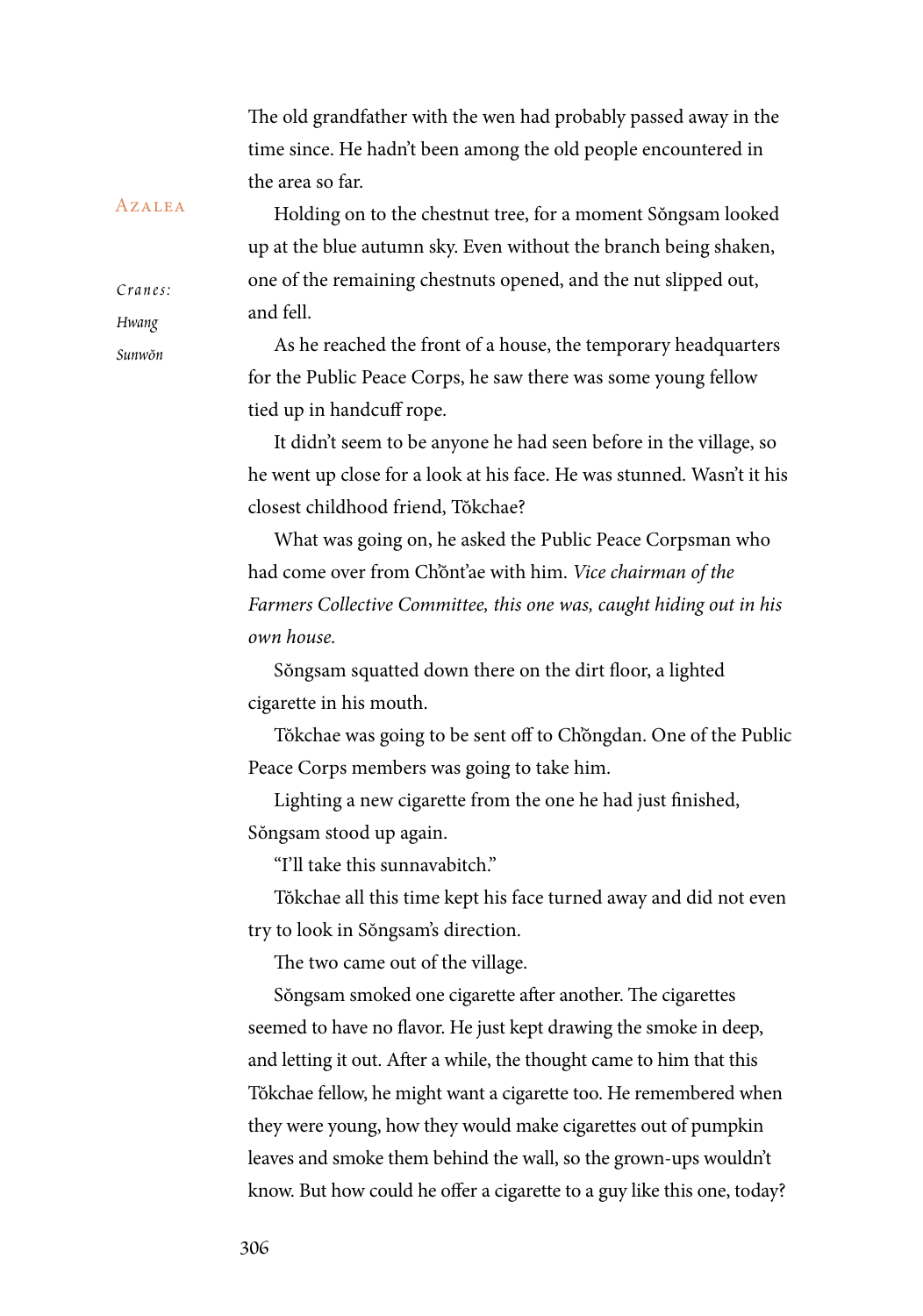Once, when they were young, he had gone with Tŏkchae to swipe chestnuts from the old grandfather with the wen. It had been Sŏngsam's turn to climb the tree. Next instant, the old grandfather was shouting at them. He slipped and fell out of the tree. The chestnut burs pierced his backside, but they just ran. Only when they had gone far enough so the old grandfather with the wen couldn't follow, did he turn his backside to Tŏkchae. It hurt like anything, pulling out the chestnut burs. He couldn't help the tears that trickled down. Tŏkchae suddenly reached out with a fistful of his own chestnuts and stuck them in Sŏngsam's pocket. . . .

Sŏngsam threw away the cigarette he had just lit. He makes up his mind not to light another while escorting this fellow Tŏkchae.

They reached the hill road. The hill is where he and Tŏkchae had gone all the time to cut fodder, until two years before Liberation when Sŏngsam moved to a place near Ch'ŏnt'ae, south of the 38th.

Sŏngsam, overwhelmed by sudden anger, gave a shout.

"You son of a . . . ! How many people have you killed so far?" Only then does Tŏkchae look over, then lower his head again. "Sunnavabitch . . . ! How many people have you killed?"

Tŏkchae raises his head and turns his way. He shoots a look at Sŏngsam. His expression turns darker, and the edges of his mouth, surrounded by his dangling beard, quiver and shake.

"So, that's how you killed people?"

Sunnavabitch! Somehow Sŏngsam's heart feels relieved at its core. As if something blocking it has eased and fallen loose. But,

"Some guy gets to be vice chairman of the Farmers Collective Committee, why didn't you run off? Hiding out with some secret mission?"

Tŏkchae says nothing.

"Go ahead, tell the truth! What sort of mission was it you were hiding out to do?"

But Tŏkchae just keeps walking silently along. Clear enough, this one is feeling caught. It's good to see their faces at a moment like this, but he keeps his face turned away, and doesn't look over.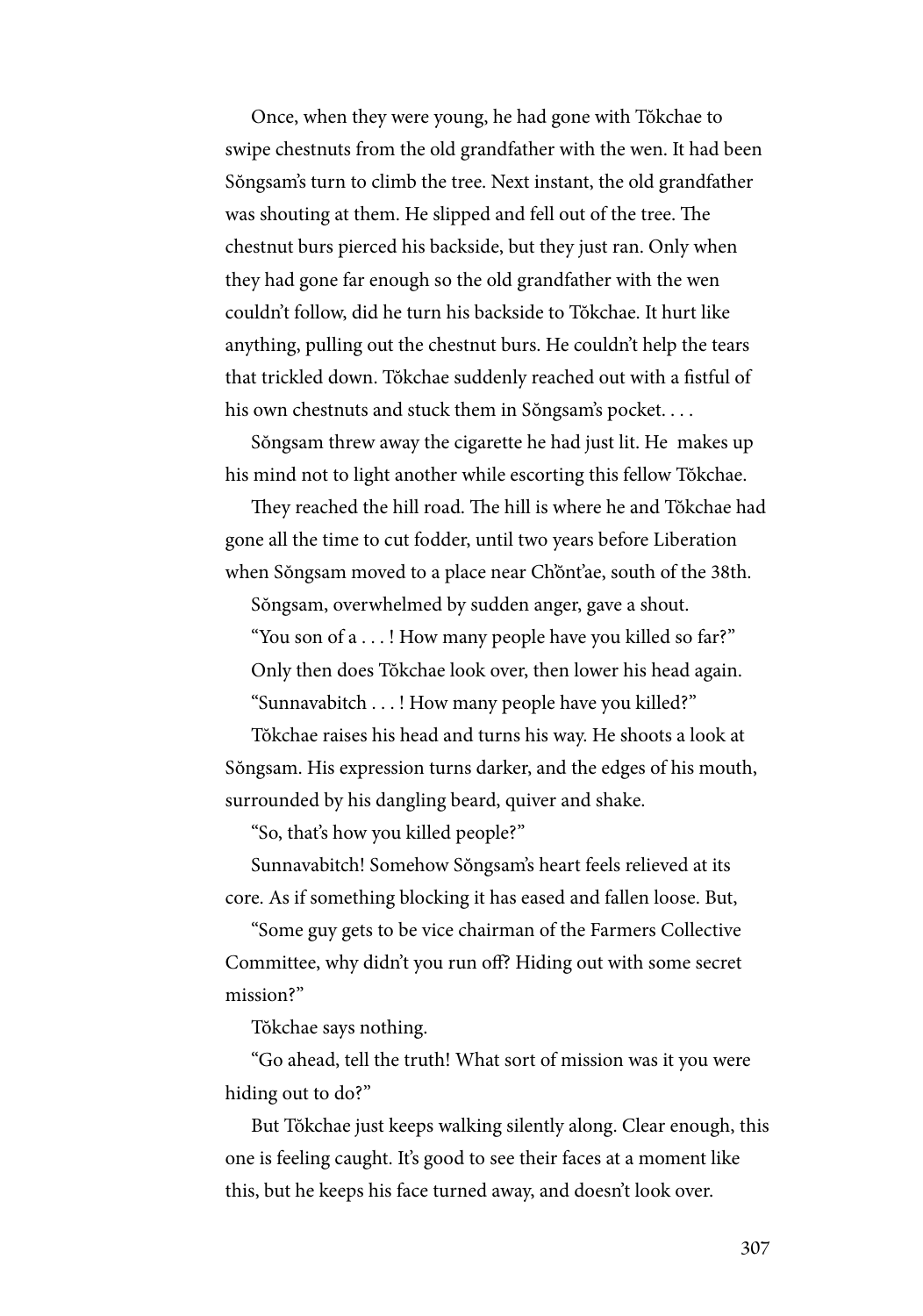*C r a n e s : Sunwŏn* **AZALEA** Grasping the pistol that he carried at his waist, Sŏngsam says, "It's no use trying to defend yourself. You're going to be shot, no doubt about it. So you might as well tell the truth right here and now." Without turning his head, Tŏkchae replies, "There's nothing to defend myself about. I'm just the son of a dirt-poor farmer. I'm known as a guy who can handle the hard work, and that's why I was made vice chairman of the Farmers Cooperative Committee. If that's a crime to get killed for, there's nothing to be done about it. All I'm good at, all I ever was good at to stay alive, is digging in the dirt." He pauses for a moment. "My father is laid up now. It's half a year already." Tŏkchae's father was a widower, a poor farmer getting old, caring just for his son Tŏkchae. Seven years ago his back had already given out and his face was covered with age spots.

"You married?"

A moment, and

"Yeah, married."

"Who with?"

"Short Stuff."

No. Short Stuff? This is great. Short Stuff. Kind of fat, and too short to know the skies were high, just how wide the earth is. Sort of a loner. They hadn't liked that, so he and Tŏkchae, together they used to tease her all the time and make her cry. And now Tŏkchae had gone and married Short Stuff.

"So, any kids?"

"The first is coming this fall."

At this, Sŏngsam could hardly keep himself from laughing. He was the one who had asked with his own mouth if there were any kids, but when he heard that the first was coming this fall it was almost more than he could bear. Even not pregnant, Short Stuff 's little body had a tummy almost too big to reach around. But realizing this was not the time to laugh or make jokes about such a thing, he says,

*Hwang*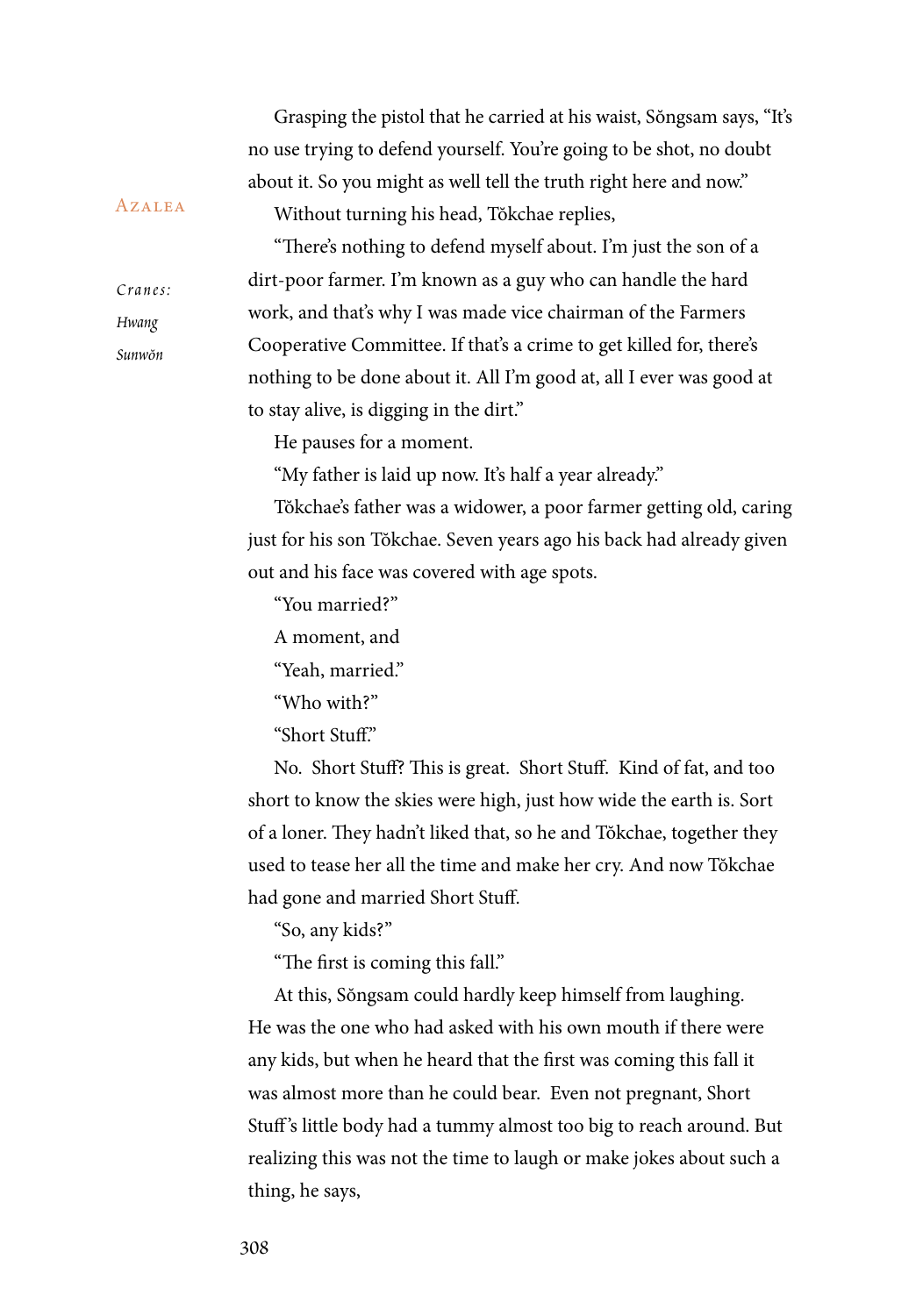

"But don't you think it's suspicious, you hanging around, not trying to get away?"

"I thought of trying to get away. They said when they came up from the south this time, all the men, all of them would be caught and killed, so all the males between seventeen and forty, they were made to go north. I thought of getting away too, even if I had to carry my father on my back. But he said no, he couldn't. Where would a farmer go, and leave the farming? And besides, my father, he grew old doing the farming, trusting in me; I wanted to be the one to close his eyes with my own hands. People like us, all we know is working the earth to stay alive. What good would it do us to run away?

Last June, it was Sŏngsam who had fled. He had told his father secretly at night that he was going to flee. Sŏngsam's father had said the same thing then. If farm workers left the farming, where would they go? So Sŏngsam had fled alone. As he wandered the strange streets and hamlets of the south, always in his head was the farm work he had left to his old parents and young family. But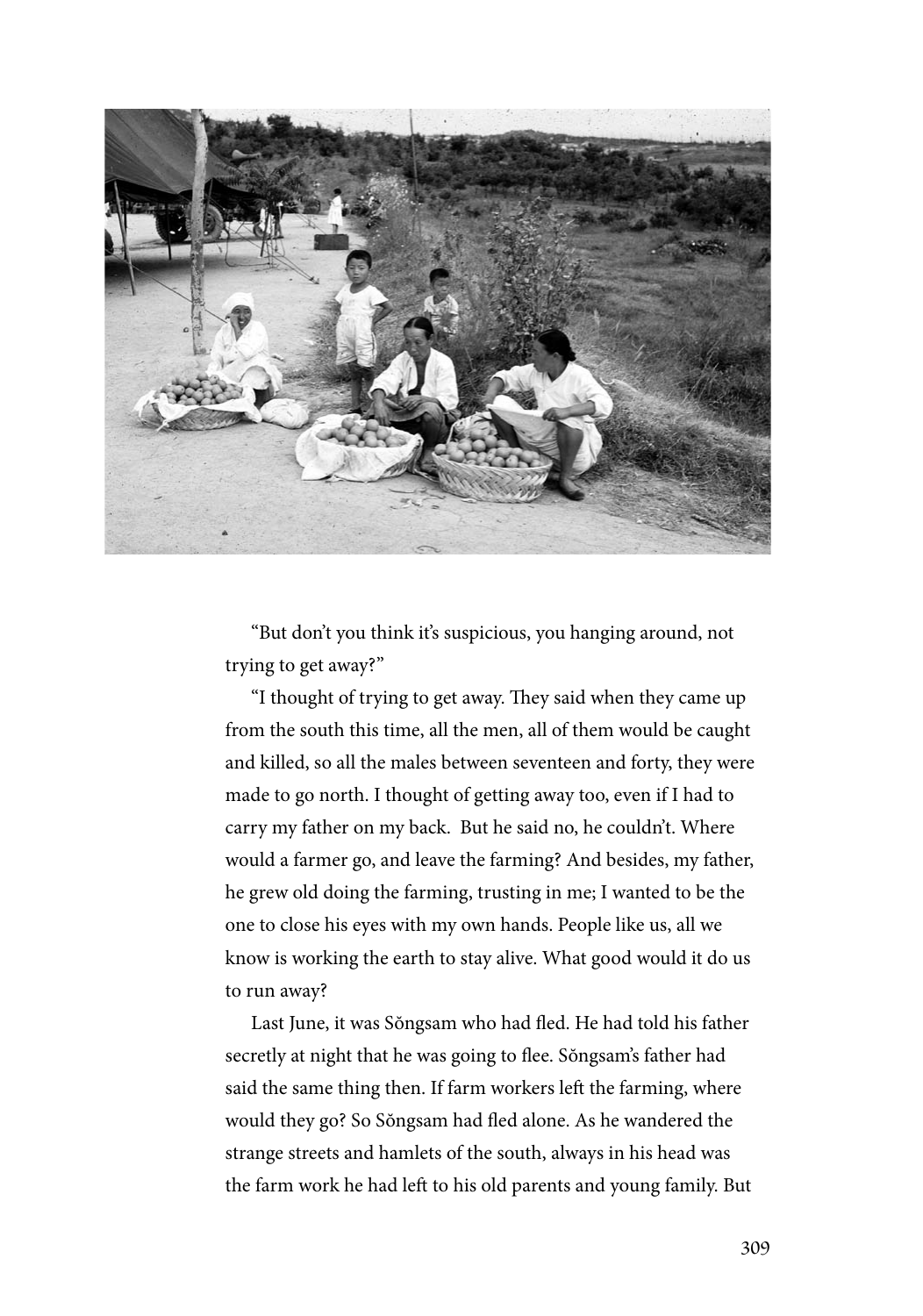fortunately, they were all as healthy now as they had been then.

They crossed the ridge of the hill. Now it was Sŏngsam who walked along with his face turned away. The autumn sun was hot on his forehead. He thought, a day like this, the weather was perfect for threshing.

As they came down from the hill, Sŏngsam gradually slowed down and halted his steps.

Over in the center of the fields, looking like some people wearing their white clothes, backs bent, surely that was a flock of cranes. The place that had become the demilitarized zone along the 38th parallel. Even though people had stopped living there, it was still a place where the cranes continued to live as before.

Once when Tŏkchae and Sŏngsam were about twelve, without the grown-ups knowing, the two of them had set a trap and caught a crane. It was a Tanjŏng crane. They had tied it up, even its wings, and every day the two of them would come and stroke its neck, ride on its back, making a fuss over it. Then one day, they heard the grown-ups in the area whispering about something. Someone had come from Seoul to shoot a crane. He even had some permit from the government-general for collecting specimens. The two had run off down the road. It did not matter that the grown-ups might find out and give them a scolding. All they could think was that their crane must not die. Without stopping to catch their breath, they crawled through the weeds to untie the lasso around the crane's legs and loose the rope from its wings. But the crane could hardly walk. Probably from being tied up for so long. Holding it together, the two of them heaved the crane up into the sky. Suddenly there was a shot. The crane flapped its wings two, three, four times, then sank down again. Had it been shot? But at the next instant, as another Tanjŏng crane spread its wings wide in the bushes right beside them, their own crane, the one that had come down to earth, stretched out its long neck, gave a cry, and flying up into the sky, sweeping in a circle over the heads of the two boys, vanished into the distance. For a long time the two boys could not take their eyes